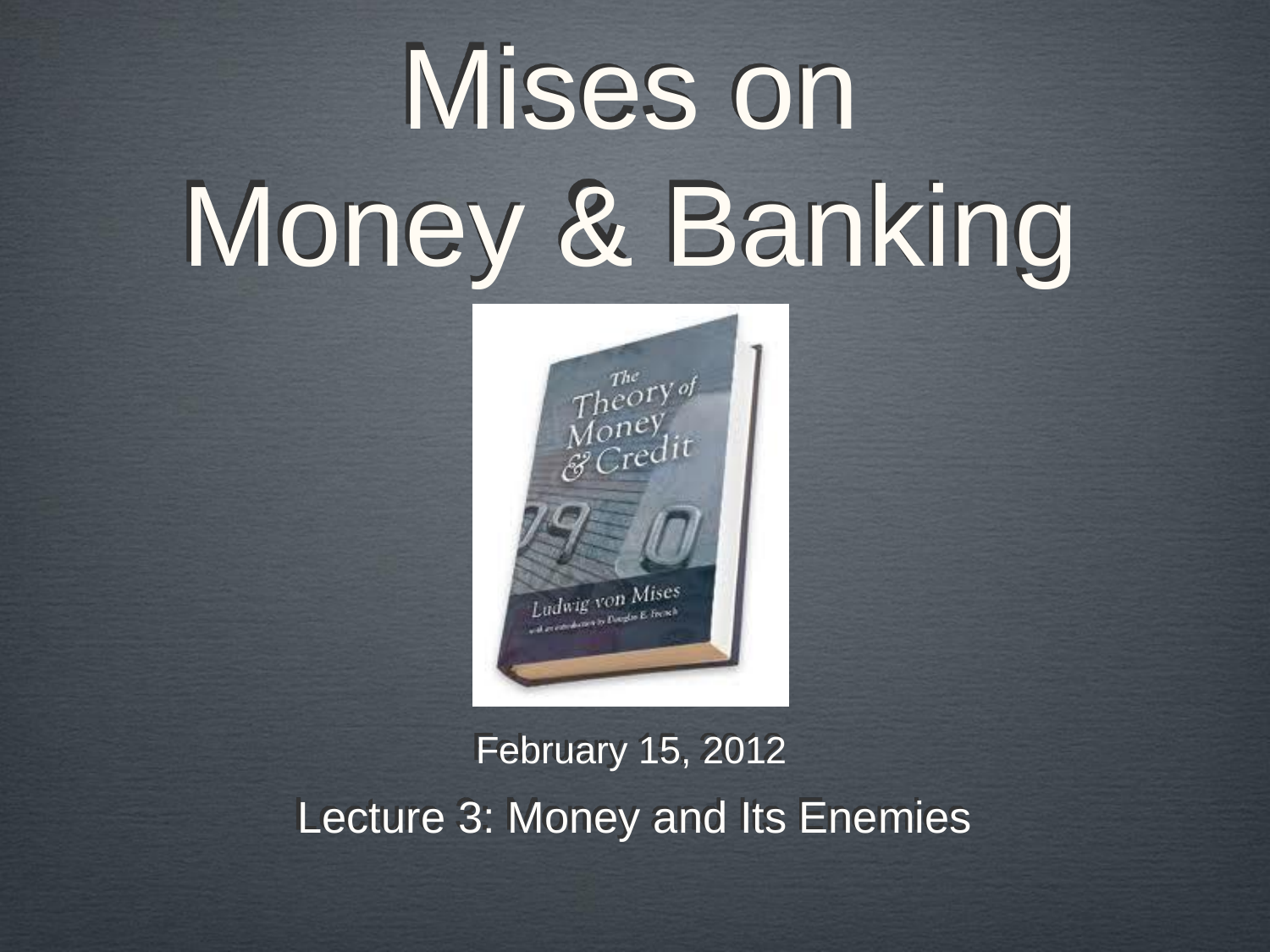### Money and its Enemies

- I. Money Neither Production Nor Consumption Good
	- A. Mises Enters Battle
	- B. Other Goods Used in Marketing?
	- C. All Quantities Optimal
	- D. Three-Fold Scheme

II. Is Money Capital? A. Yes and No B. Austrian Approach to Capital & Interest III. Enemies of Money A. Money Under Socialism B. Monetary Cranks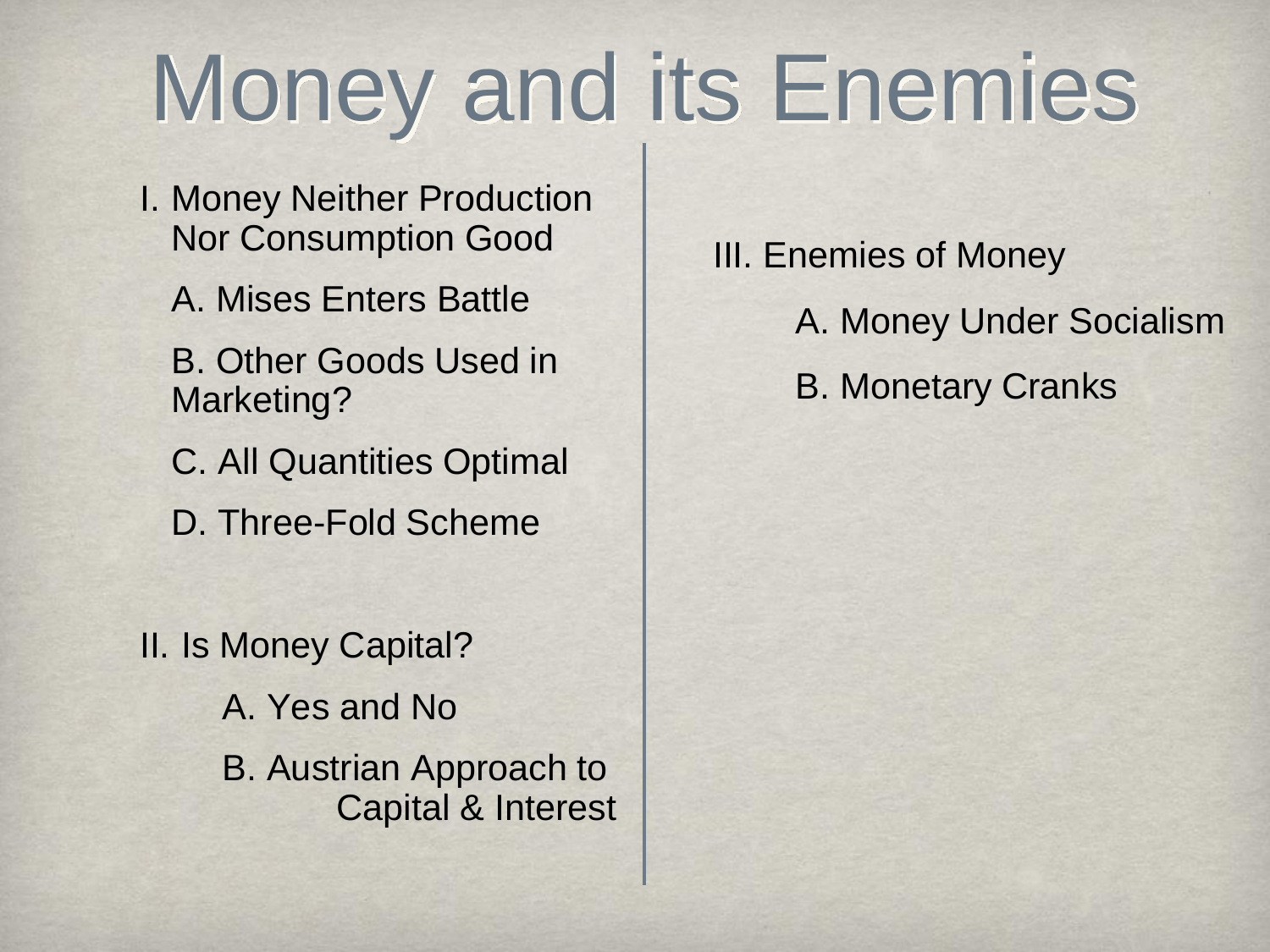

## I. Neither Production Nor Consumption Good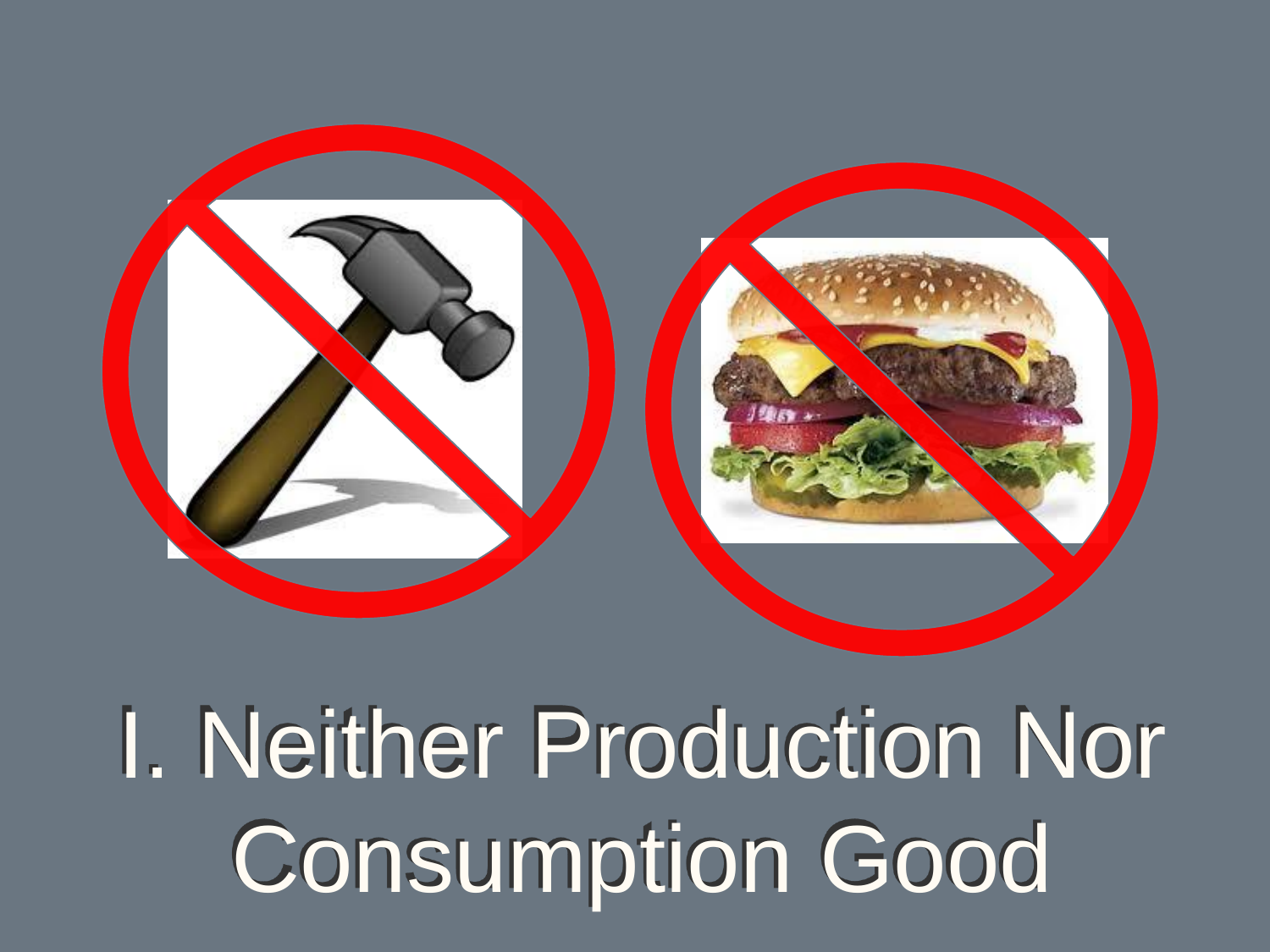Bohm-Bawerk thought there were only two categories of goods, production and consumption. (Naturally he put money in former.) Knies argued for three-fold scheme, adding media of exchange. Mises sides with Knies.

### A. Mises Enters Battle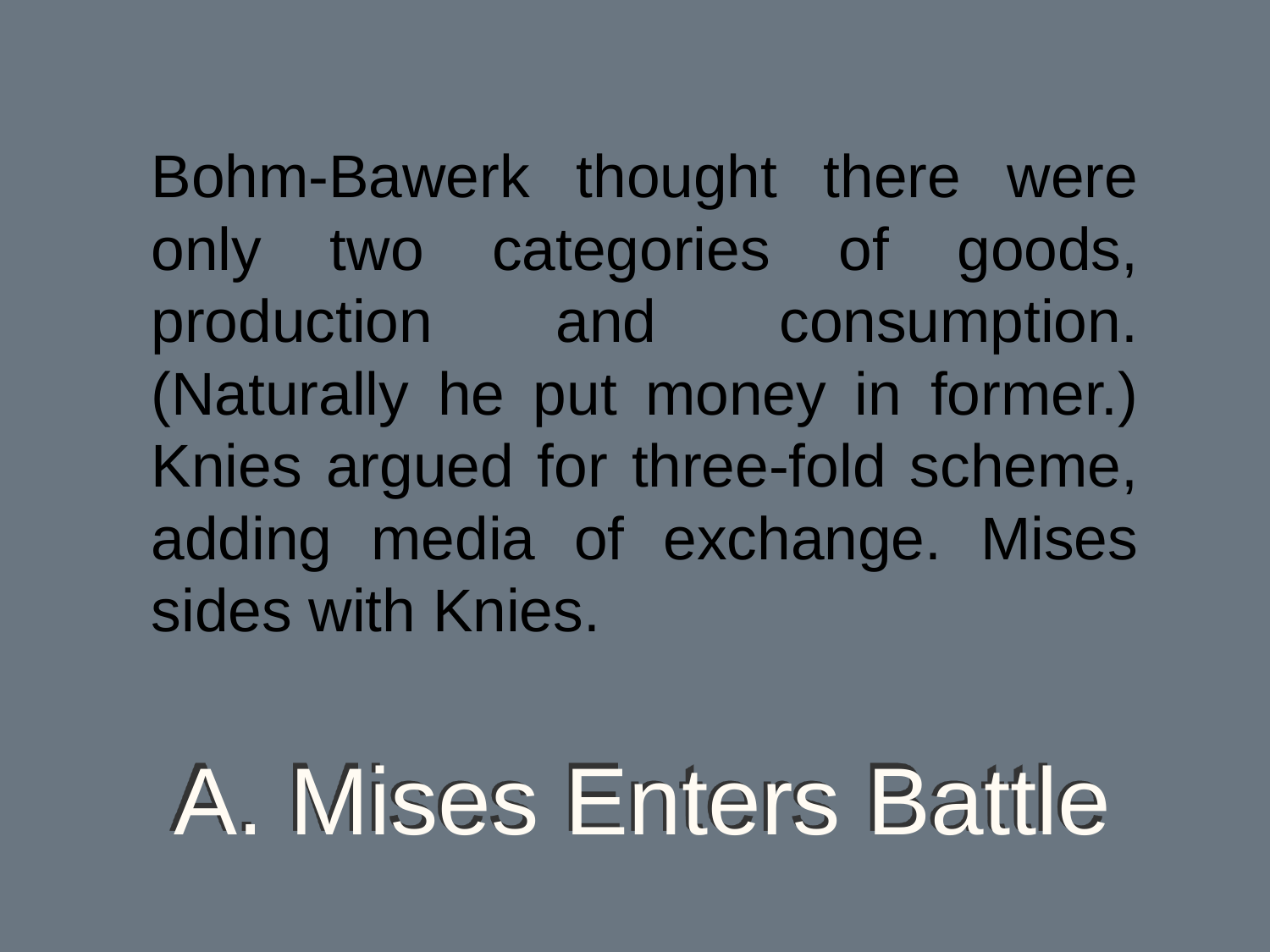Economists arguing for money as production good thought it was analogous to other goods used in marketing, such as ships and safes. Mises disagreed with this analysis: *Losses of ships and safes make society poorer, but NOT the loss of units of money.*

B. What About Goods Used in Marketing?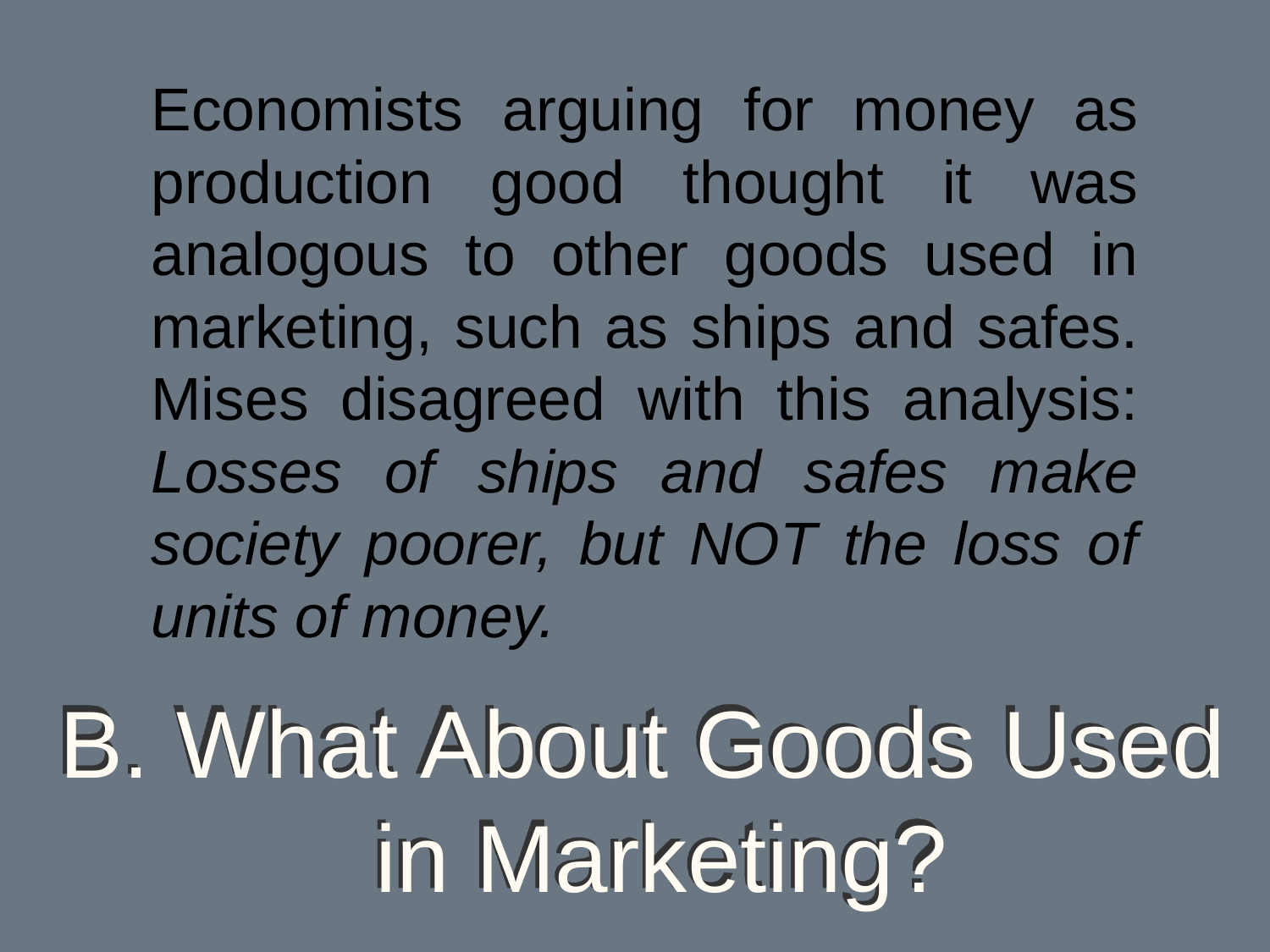"No part of the total result of production is dependent on the collaboration of money, even though the use of money may be one of the fundamental principles on which the economic order is based."—Mises p. 85.

C. All Quantities of Money **Optimal**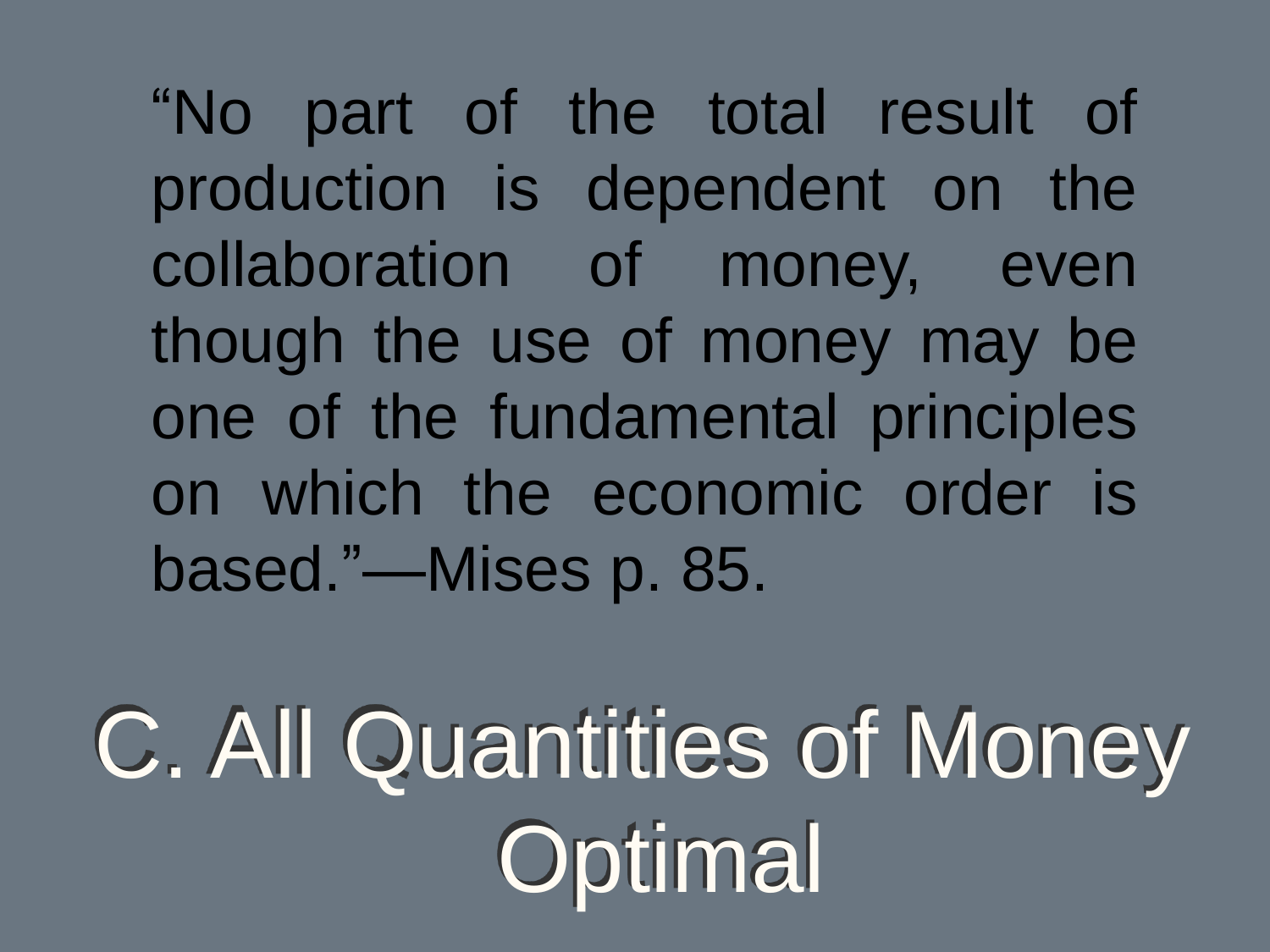"The laws which govern the value of money are different from those which govern the value of production goods and from those which govern the value of consumption goods…This is a complete justification of the suggestion put forward by Knies that economic goods should be divided into means of production, objects of consumption, and media of exchange; for, after all, the primary object of economic terminology is to facilitate investigation into the theory of value." Mises 86.

### D. Three-Fold Scheme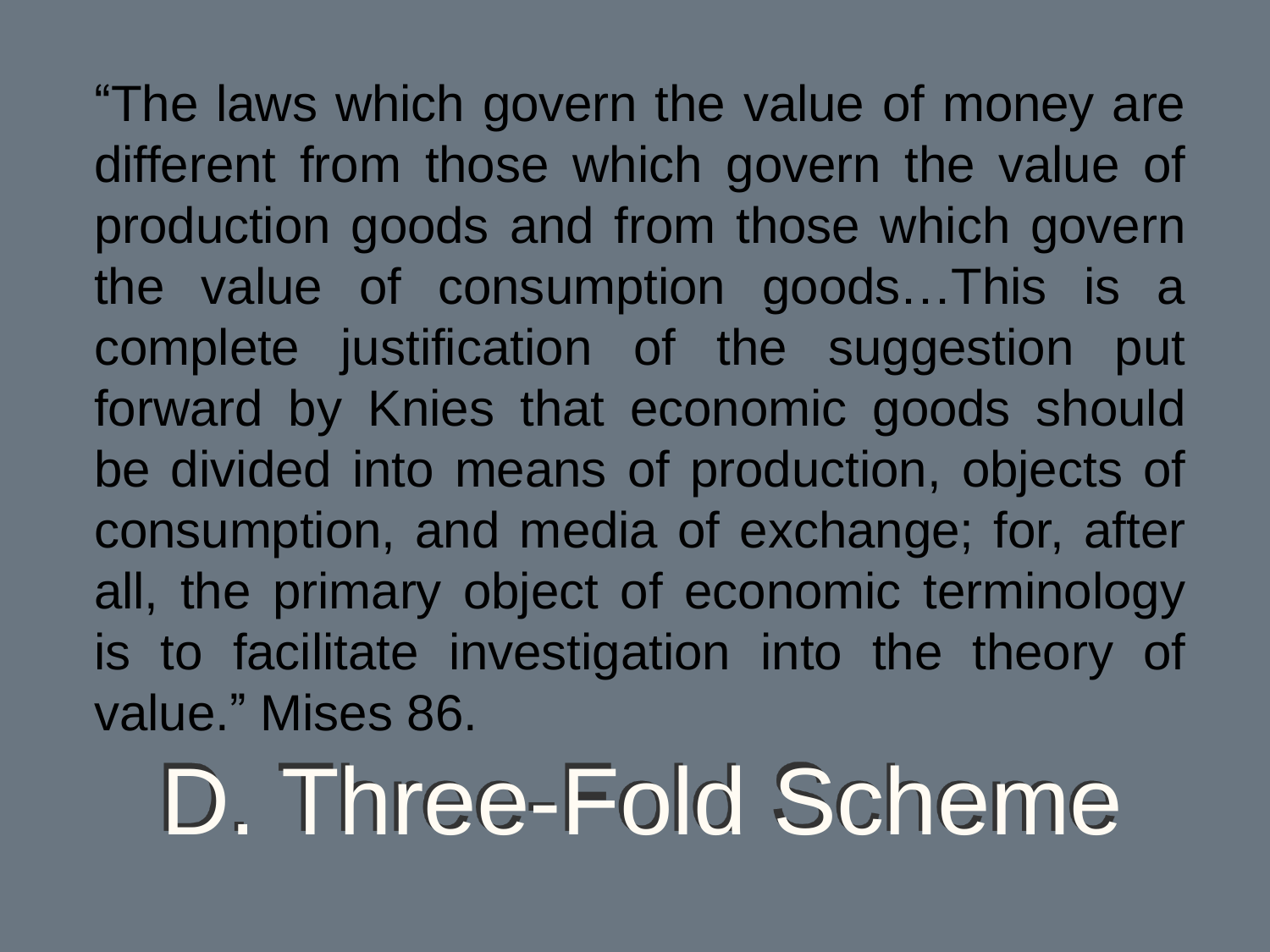"[Our conclusion that money is not a production good] will help us to answer the question whether money is capital or not. This question in its turn is not an end in itself, but it provides a check upon the answer to a further problem concerning the relations between the equilibrium rate of interest and the money rate of interest, which will be dealt with in the Third Part of this book." Mises 86

II. Is Money Capital?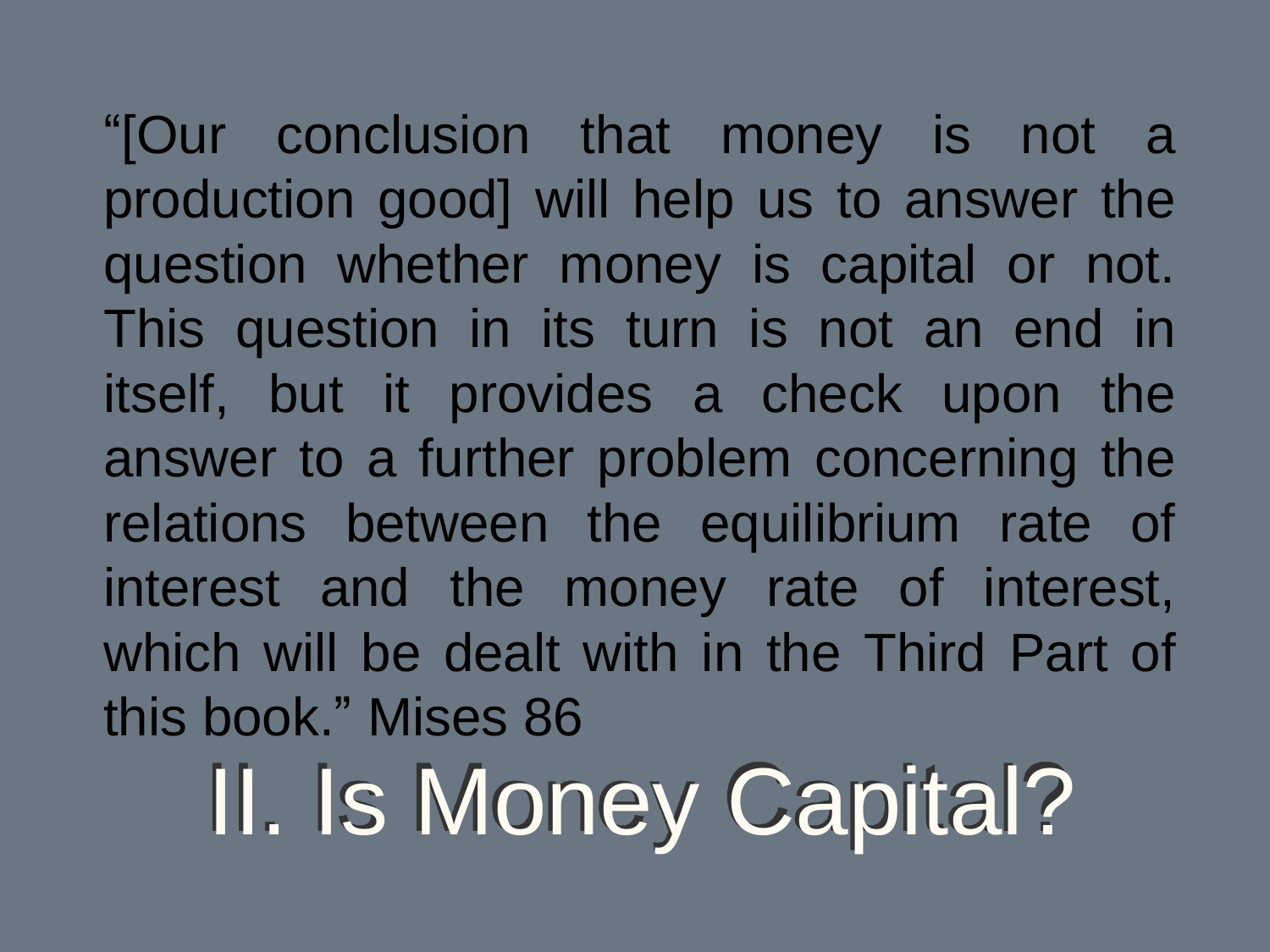Mises lays out the various definitions of *capital*, and concludes that money must be counted as part of *private* capital, but not as part of *social*  capital. (So how does this relate to previous slide's question?)

#### A. Yes and No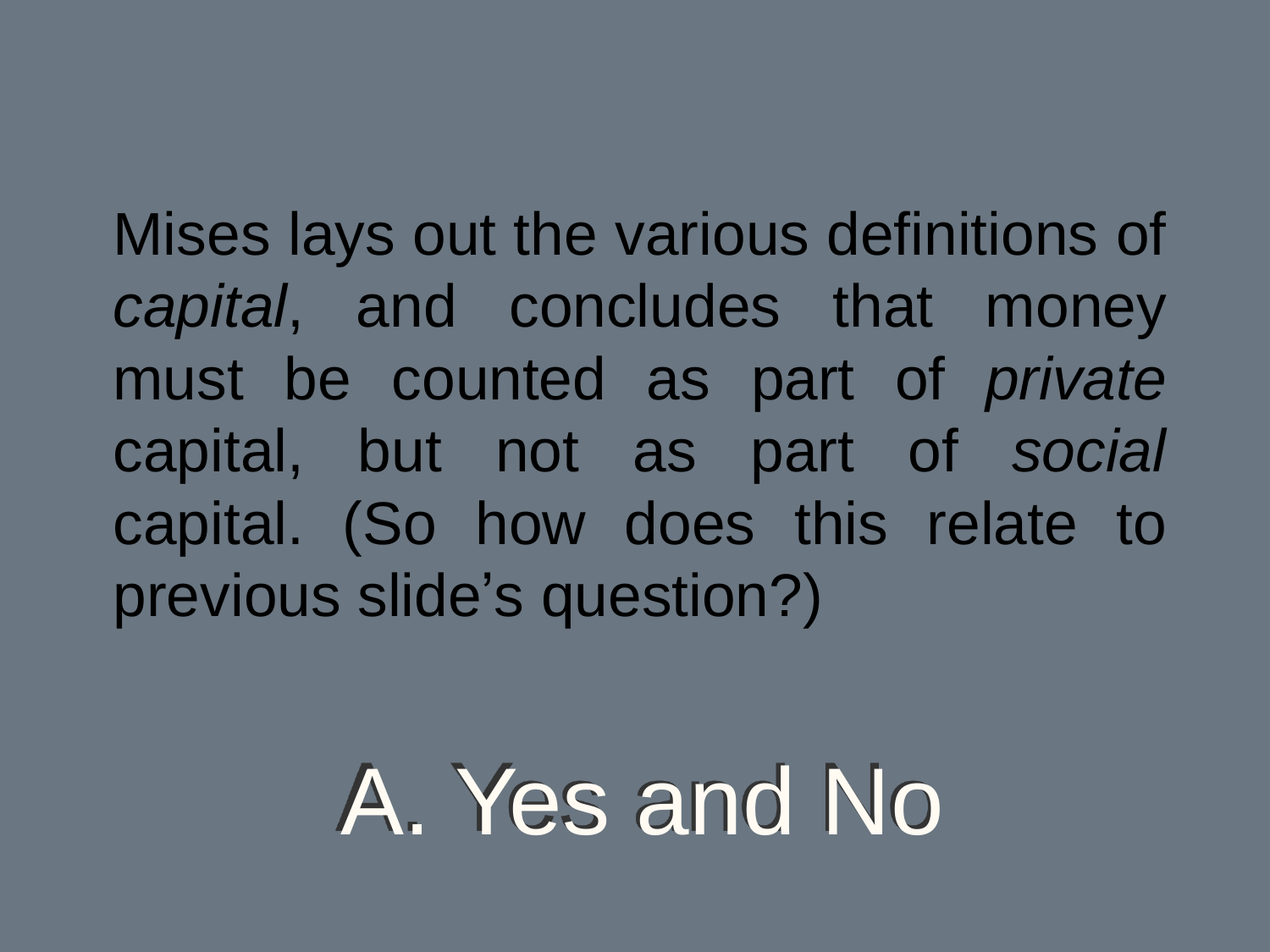Not critical to understanding Mises' main points in this chapter, but will be essential to get later points on biz cycle. For good intro:

http://mises.org/daily/1263/Why-Do-Capitalists-Earn-Interest-Income

B. Austrian Approach to Capital & Interest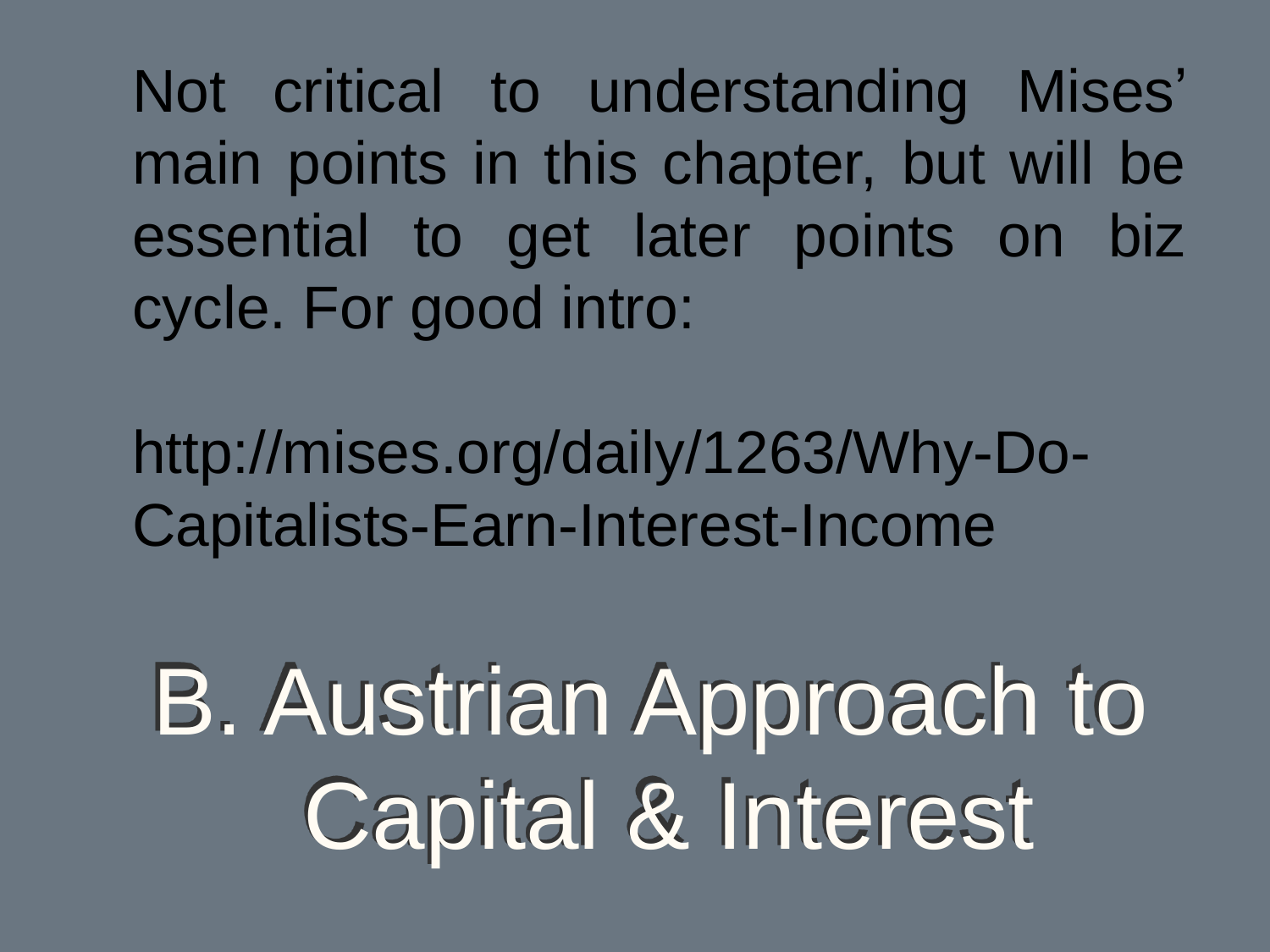



# III. Enemies of Money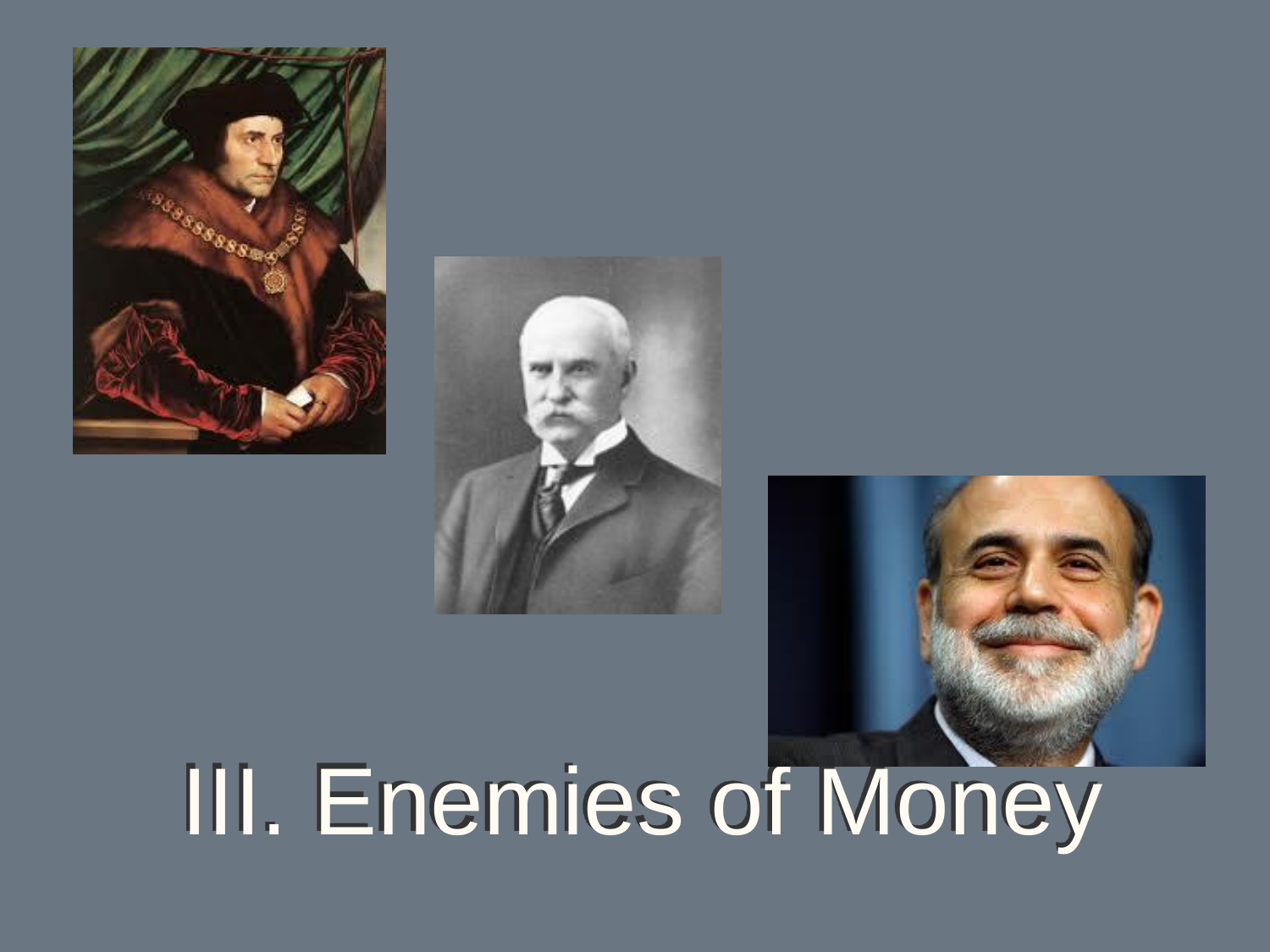Certificates giving each worker a proportional share of total output are *not* analogous to money under market economy.

 $\rightarrow$  If socialist state allowed free exchange of even just consumption goods, then money would arise.

# A. Money Under Socialism